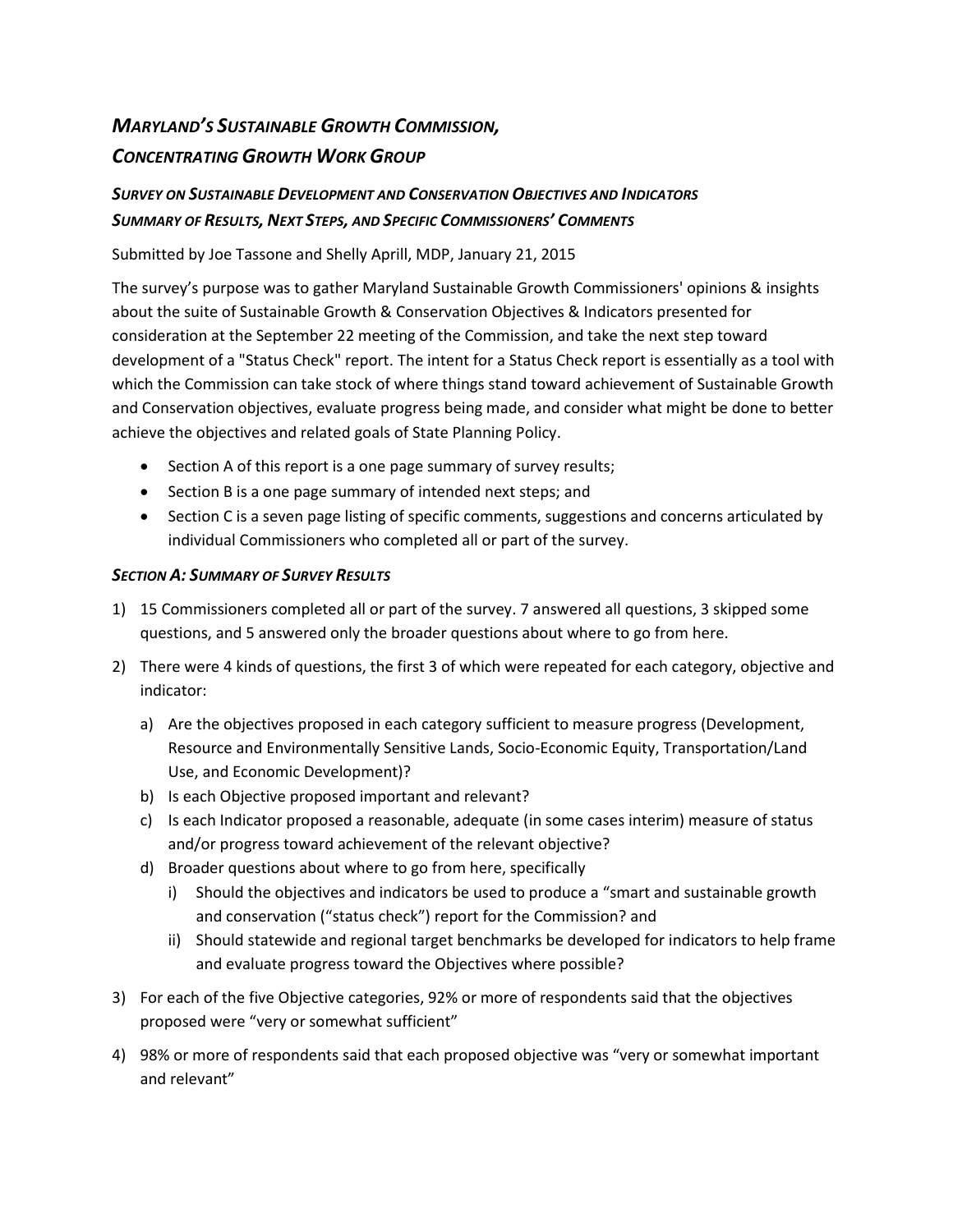Indicators Survey MDP, January 21, 2015 Page **2** of **7**

- 5) With the exception of one indicator (which has been eliminated), 87% or more of respondents said that each indicator was a "very or somewhat reasonable and adequate" measure (in some cases interim measure). Note: interim measures will be interpreted in the draft report with that in mind.
- 6) Sixty three percent of respondents said that the Objectives and Indicators should be used to produce a "smart and sustainable growth and conservation ("status check") report for the Commission
- 7) Seventy five percent of respondents said that both regional & statewide target benchmarks should be developed and used to help frame and evaluate progress toward the Objectives

#### *SECTION B: NEXT STEPS*

In response to the survey results and discussions at the last few Commission meetings, MDP is preparing an online report for the Commission's consideration. It is intended to serve as an initial "status check" of progress towards a specific set of sustainable growth and conservation objectives the Commission believes are integral to achievement of State Planning Policy goals. The report will provide one or more "outcome indicators" – measures of where things currently stand – toward each objective statewide, by region, and in some cases by county.

In proceeding with this effort, it is important to note that many steps to better support State Planning Policy goals and the Sustainable Development and Conservation objectives have been taken by State and local governments, but may not yet have had sufficient time to show effects discernable in the outcome indicators. The online report will make this clear. Many of the indicators measure conditions that have been decades in the making, while State Planning Policy was officially established only a few years before the turn to the 21<sup>st</sup> century. No matter how eager we may be for demonstrable progress, it takes considerable time for program changes made through comprehensive plans, zoning ordinances, state and local laws, etc., to have noticeable effects on measures of this sort.

To address this and other issues raised through the survey or discussed at Commission meetings, and in consideration of the Commission's other responsibilities, the following steps are proposed in future Status Check updates. This intent will also be made clear in the initial Status Check report.

- Incorporate the use of "program indicators" in the assessment steps that have been taken by local governments, State agencies, and the State legislature in the form of changes to plans, programs, funding and requirements to support achievement of the objectives and Policy goals;
- Set target benchmarks for outcome indicators by region, to represent outcomes the Commission believes necessary to achieve sustainable growth and conservation objectives and support State Planning Policy;
- Monitor incremental progress toward the target benchmarks;
- Identify, to the degree possible, steps that could be taken to improve progress toward the objectives;
- Make recommendations that could be used by State and local governments or the private sector to help take those steps; and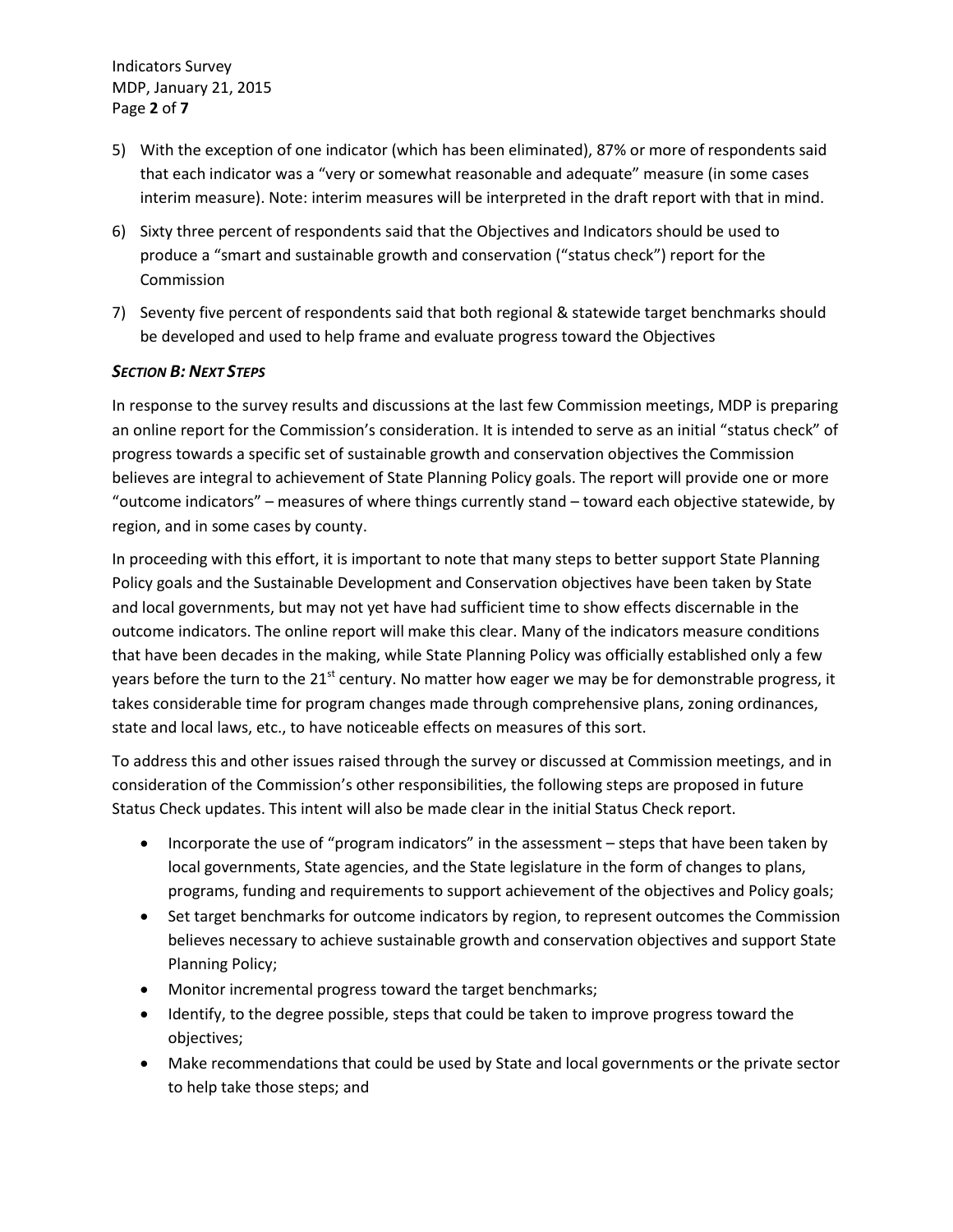Indicators Survey MDP, January 21, 2015 Page **3** of **7**

> Communicate to the public and government officials the benefits of achieving smart and sustainable growth and conservation objectives.

#### *SECTION C: SPECIFIC COMMENTS PROVIDED THROUGH THE SURVEY*

Numerous specific comments, suggestions, questions, and stipulations as to appropriate use of indicators were provided by the Commissioners who completed all or part of the survey.

In a few instances, we made changes to the indicators or how they are interpreted in response to comments (e.g., we changed the way component indicators for mixed use, walkable communities are measured to ¼ mile for all components; we measured related parameters to address individual Commission member's concerns about the validity of certain indicators, and are including the relevant data in the draft "status check" report). In accordance with the prevailing sentiment favoring use of statewide and regional target benchmarks to better frame and evaluate progress, we are highlighting the intention to do so in future Status Check updates. One indicator was eliminated in response to our own assessment of its inadequacy, corroborated by the majority of respondents.

However, some suggestions were impractical to address for various reasons: we don't have and can't obtain suitable data, or suggested indicators do not meet the screening criteria we established at the outset of the effort. Some comments and observations relate to policy and are beyond the scope of the objectives/ indicators effort. Some suggestions might be good ones to follow, but will take more time than available to include in a first generation status check report. Finally, many of the comments to which we did not respond are insightful observations relating to efforts to achieve these and related public objectives that the Commission, the State, and local governments should keep in mind as they address their missions.

We would be glad to discuss and further consider any comments about the objectives or indicators to which we did not respond. They are summarized below in groups corresponding to the individual questions in response to which they were provided in the survey.

- 1) Sufficiency of proposed Development Objectives:
	- a) Incentive to keep rural area in farm production, not costly housing.
	- b) PFA's must…accommodate sufficient housing opportunities within each type to accommodate multiple sources which will generate price and design competition.
- 2) Importance of Development Objective 1, "Accommodate growth in PFAs, minimize pressure on resource/ environmentally sensitive lands:"
	- a) No objective should be implemented that would displace the working poor and seniors.
	- b) Funding farm land preservation on a larger basis.
	- c) Are resource and environmentally sensitive lands everything outside the PFA?
- 3) Adequacy of Composite Indicator for Development Objective 1:
	- a) Market fluctuations will skew the chart to some extent.
	- b) Needs context and to be used as a long term trend, not a snapshot.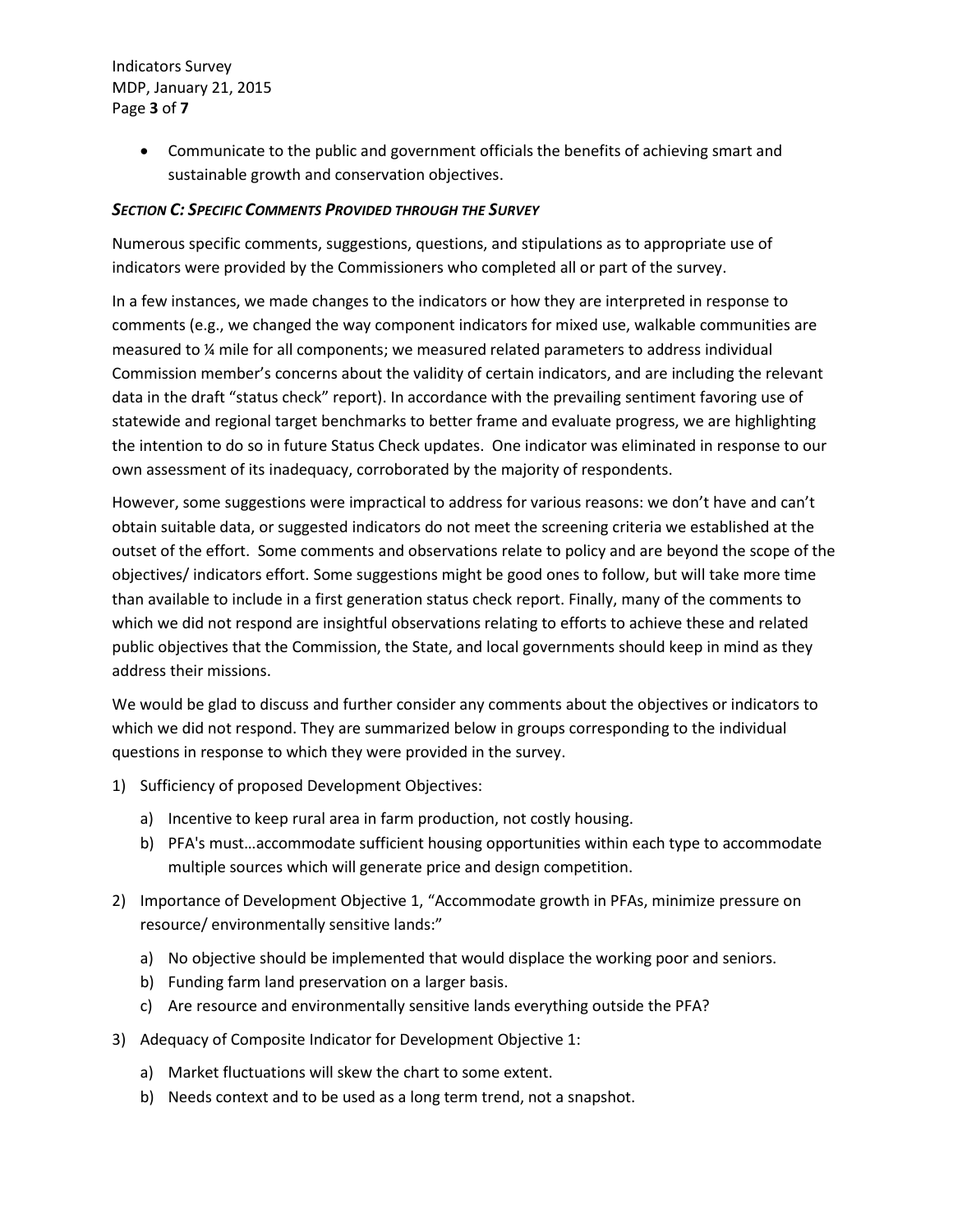Indicators Survey MDP, January 21, 2015 Page **4** of **7**

- c) We should consider each parcel as a developed lot because that is what's going to happen without a conservation easement.
- d) Backward looking, and doesn't reflect current activity.
- e) Report # of parcels/sites and acreage separately.
- f) The direction and progress of these two indicators suggests that each requires distinct attention, and potentially discrete policy solutions
- 4) Importance of Development Objective 2: Accommodate mixed used in a walkable environment within PFAs.
	- a) This is the absolute objective. Literally as the population grows the methods of moving people cannot be accommodated by car and/or public transportation. Hence, walkable and bike-able neighborhoods must be our future.
	- b) Mixed use development does not work in most of Maryland due to insufficient project density and surrounding support for retail elements of mixed use projects.
- 5) Adequacy of Composite Indicator for Development Objective 2.
	- a) I agree with your summary. Walkable and/or bike-able trips by most regions are minimum or nonexistence.
	- b) Not sure of a value of a composite mix.
	- c) People don't walk very far so 1/4 should be used in all cases.
	- d) Consider developing an index score for existing conditions, perhaps at the census tract level, and then reporting on how much development occurred within areas at threshold scores.
	- e) The index could even be weighted by region such that downtown Salisbury scores commensurate with downtown Baltimore for the purpose of this objective.
	- f) This indicator seems to have more to do with transit, recreation, and commercial choices than residential construction.
- 6) Importance of Development Objective 3: PFAs provide a range of housing types, densities, sizes and values and accommodate socio-economically diverse population.
	- a) It is critical; affordable is as primary as other objectives. Take out affordable and green, smart and/or sustainable is a non-starter.
	- b) Economic and financial underpinnings will continue to pose challenges, especially where land cost and other improvements are expensive. The State doesn't have the funding to offset this reality.
	- c) The PFA doesn't provide housing types. The PFA accommodates housing opportunities.
- 7) Adequacy of composite indicator for Development Objective 3.
	- a) Suggest the Capitol Region is far too generous as prices have soared. The same could be said for certain Baltimore communities as well.
	- b) There are multiple factors that influence these data, including jobs and economic success.
	- c) The indicator for housing to accommodate socio-economically diverse population is grossly weighted to the low cost end of the spectrum.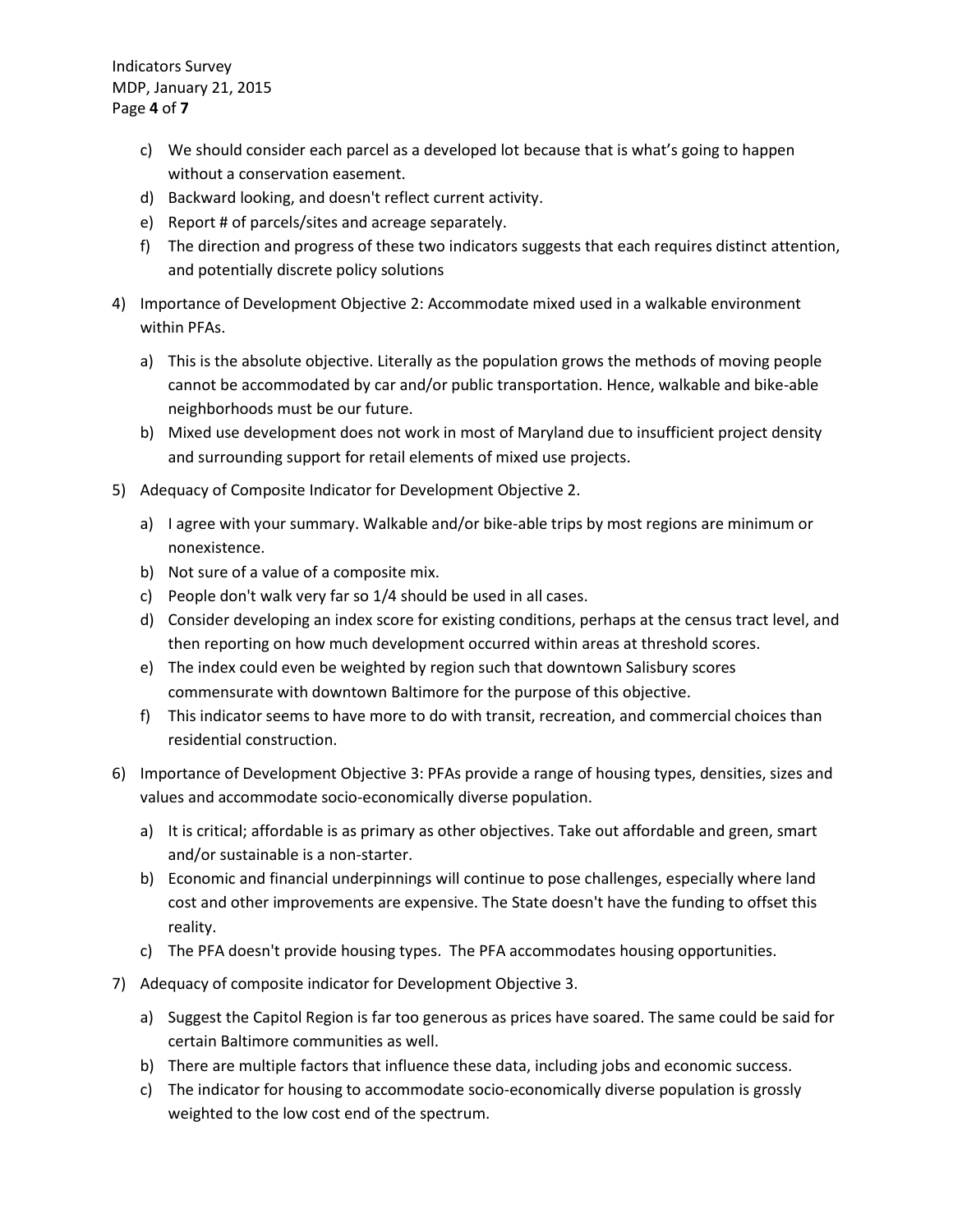Indicators Survey MDP, January 21, 2015 Page **5** of **7**

- 8) Importance of Agricultural & Environmental Resources Objectives.
	- a) The move to organic foods as a preference is a major driver. Preservation of agricultural land will perhaps drive down prices of natural/organic foods.
	- b) Point out the economic engine that agriculture is in good times and lean times in Maryland history.
- 9) Adequacy of Composite Indicator for Agricultural & Environmental Resources
	- a) Not clear on the science implemented here.
	- b) Maybe too subjective, not sure.
	- c) List all land not under easement as very vulnerable to spot development as in the real world!
	- d) I suspect only planners will grasp what these mean, and the stability measures mean different things in different regions.

10) Sufficiency of Socio-Economic Equity Objectives

- a) No objective to blend in the ability to move from the bottom rung of education and job opportunities to a higher level.
- b) Additionally, the large influx of non-skilled immigrants as not been properly addressed relative to their impact.
- c) Problems worse in some rural areas.
- 11) Importance of Socio-Economic Equity Objective 1: Lower income households have access to: good education, affordable housing, affordable combined housing & transportation costs, jobs commensurate with education & training, social services, health care, and food.
	- a) Important and relevant, but nothing we are doing here will begin to address these very significant issues.
- 12) Adequacy of interim composite indicator for Socio-Economic Equity Objective 1.
	- a) Economic success of an area heavily influences affordability.
	- b) Percent of Homes Sold in PFAs Affordable to Low Income Workforce Households needs to be measured against demand or need, not a percentage of the total.
- 13) Importance of Socio-Economic Equity Objective 2: Populations of poverty and high risk are not geographically concentrated and isolated
	- a) The pockets of poor have been become deeper and centralized as result of successful gentrification. This situation, in my opinion, is one of the most significant impediments to sustainable growth.
- 14) Sufficiency of Transportation-Land Use Objectives
	- a) Suggest transportation and land use be separated. Zoning and land use guidelines have always guided development.
	- b) Jobs close to home a necessity for smart growth.
- 15) Importance of Transportation-Land Use Objectives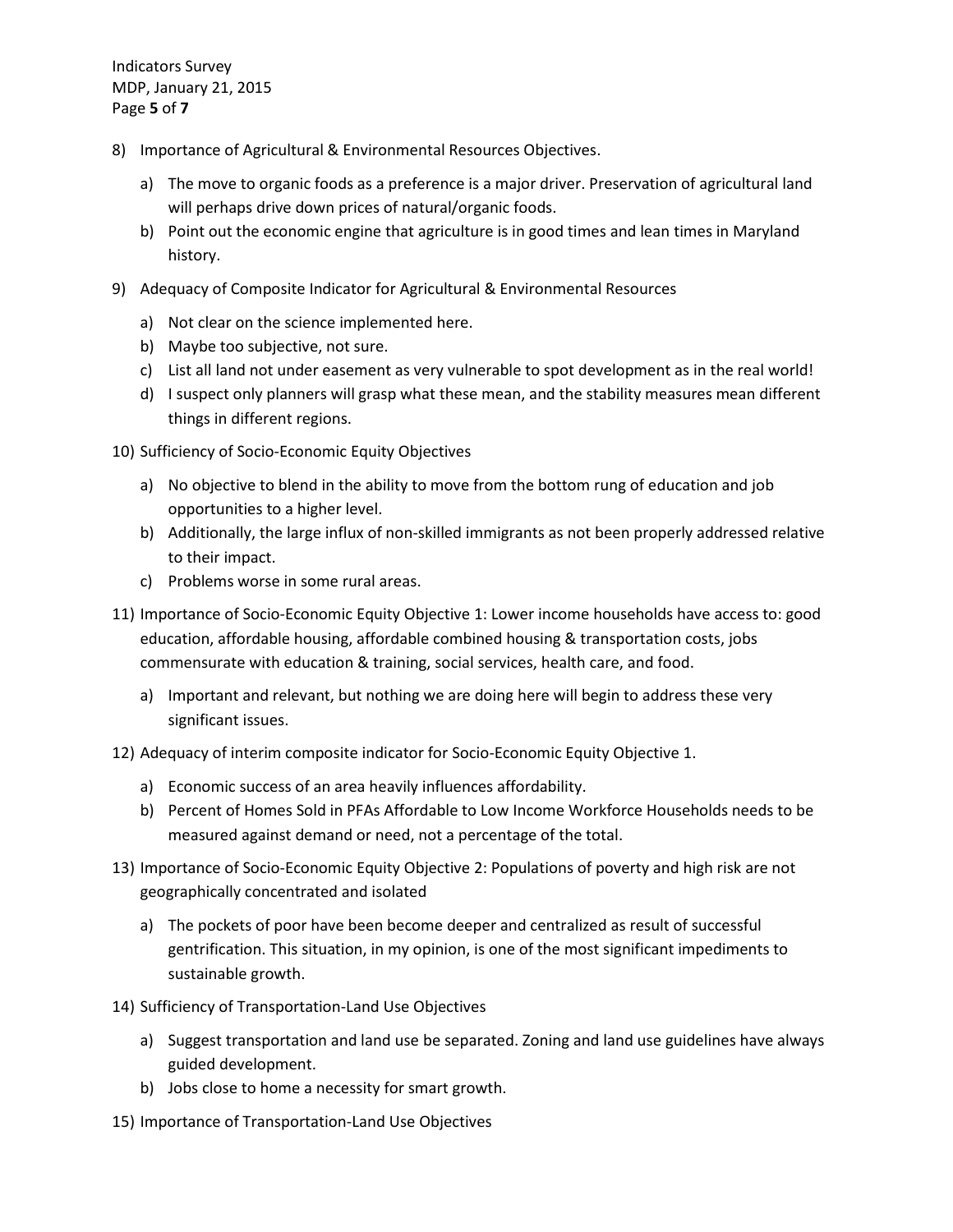Indicators Survey MDP, January 21, 2015 Page **6** of **7**

- 16) Adequacy of Transportation-Land Use composite indicator
	- a) Not sure data is adequate.
	- b) Question the purpose of a composite.
	- c) Simplifying might be a good option. The data will have different meanings for different types of areas. It also assumes that our transit options are going to be markedly better anytime soon... over what period of time are you measuring?
- 17) Sufficiency of Economic Development Objectives
	- a) Economic development objective should include entertainment. Perhaps dune the Physical Assets?
	- b) Not sure what 'stable' means in #7.
	- c) More use of how stable agriculture is to an area's economy.
- 18) Importance of Economic Development Objective 1: The value of residential, commercial, & industrial real estate in PFAs is stable or increasing
- 19) Adequacy of indicators for Economic Development Objective 1
	- a) Hyper-local data may prove to be contrary to findings.
	- b) I don't fully accept the premise. It is like saying GDP has to always grow.
	- c) How about vacancy and absorption rates in commercial markets, which are measured on a quarterly basis in metro areas (and increasingly even in tertiary markets)? Housing sales and price trends, also measured minutely?
- 20) Importance of Economic Development Objective 2: The number of jobs in PFAs is stable or increasing.
	- a) No-Brainer!
- 21) Adequacy of indicators for Economic Development Objective 2
	- a) Suspect of numbers as the Federal Government impact on the work force has been in flux for the last 3-4 years. Sequestration has been a telling example of how the much of an impact the Feds have on our state
- 22) Importance of Economic Development Objective 3: Household income is commensurate with costs of living in PFAs
	- a) Living cost must not be to high PFA area to keep people in place
- 23) Adequacy of indicators for Economic Development Objective 3
	- a) Many other factors should be considered beyond transportation that zaps household income. Food, health care, child care and disadvantaged family members.
	- b) You go where the jobs are.
- 24) Importance of Economic Development Objective 4: A diverse, educated, skilled workforce is available for current and potential employers.